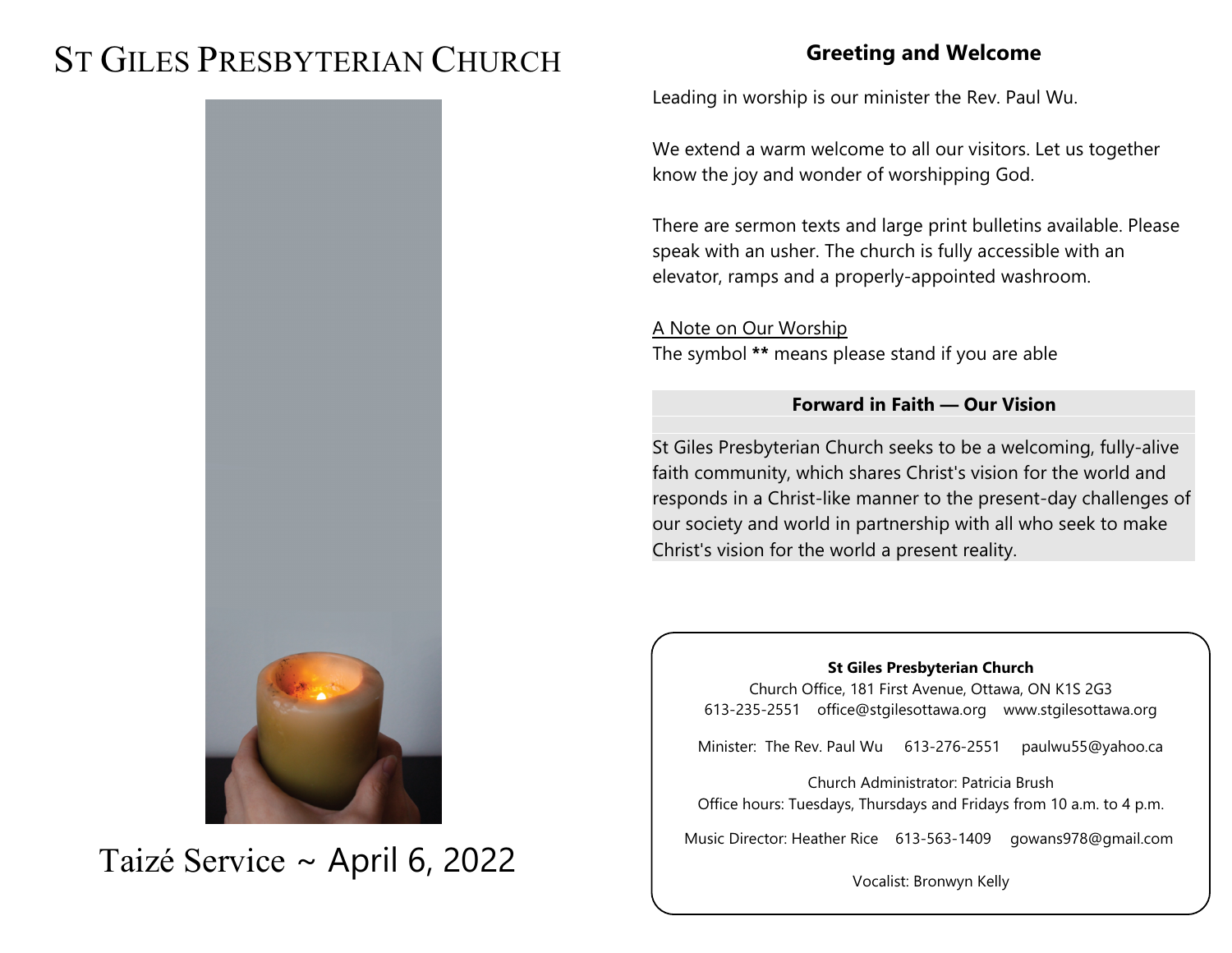We acknowledge that the land on which we gather is the traditional unceded territory of the Algonquin Anishnaabeg People. The Algonquin peoples have lived on this land since time immemorial. We are grateful to have the opportunity to be present in this territory.

Welcome

**Hymn: Come, rejoice in God 417 Come, rejoice in God; praise him all the earth. Serve your God, serve your God, gladly serve your God! Hallelujah, hallelujah, gladly serve your God; hallelujah, hallelujah, gladly serve your God! Jubilate Deo omnis terra, servite Domino in lactitia, Alleluia, alleluia, in lactitia! Alleluia, alleluia, in lactitia! Hymn: Prepare the Way of the Lord 112 Prepare the way of the Lord. Prepare the way of the Lord, and all people will see the salvation of our God.** First Reading Psalm 118: 20–26 This is the gate of the Lord; the righteous shall enter through it. I thank you that you have answered me and have become my salvation. The stone that the builders rejected has become the chief cornerstone. This is the Lord's doing;

it is marvelous in our eyes. This is the day that the Lord has made; let us rejoice and be glad in it. Save us, we beseech you, O Lord! O Lord, we beseech you, give us success! Blessed is the one who comes in the name of the Lord.

#### **Hymn: Bless the Lord my Soul**

## **Bless the Lord, my soul, and bless God's holy name. Bless the Lord, my soul, who leads me into life.**

#### (Solo)

It is God who forgives all your guilt, who heals ev'ry one of your ills; who redeems your life from the grave, who crowns you with love and compassion.

The Lord is compassion and love, slow to anger and rich in mercy. God does not treat us according to our sins, nor repay us according to our faults.

As a father has compassion on his children, the Lord has pity on those who fear him, for God knows of what we are made, God remembers that we are dust.

Second Reading Psalm 31:9-16

Be gracious to me, O Lord, for I am in distress; my eye wastes away from grief, my soul and body also. For my life is spent with sorrow, and my years with sighing; my strength fails because of my misery, and my bones waste away.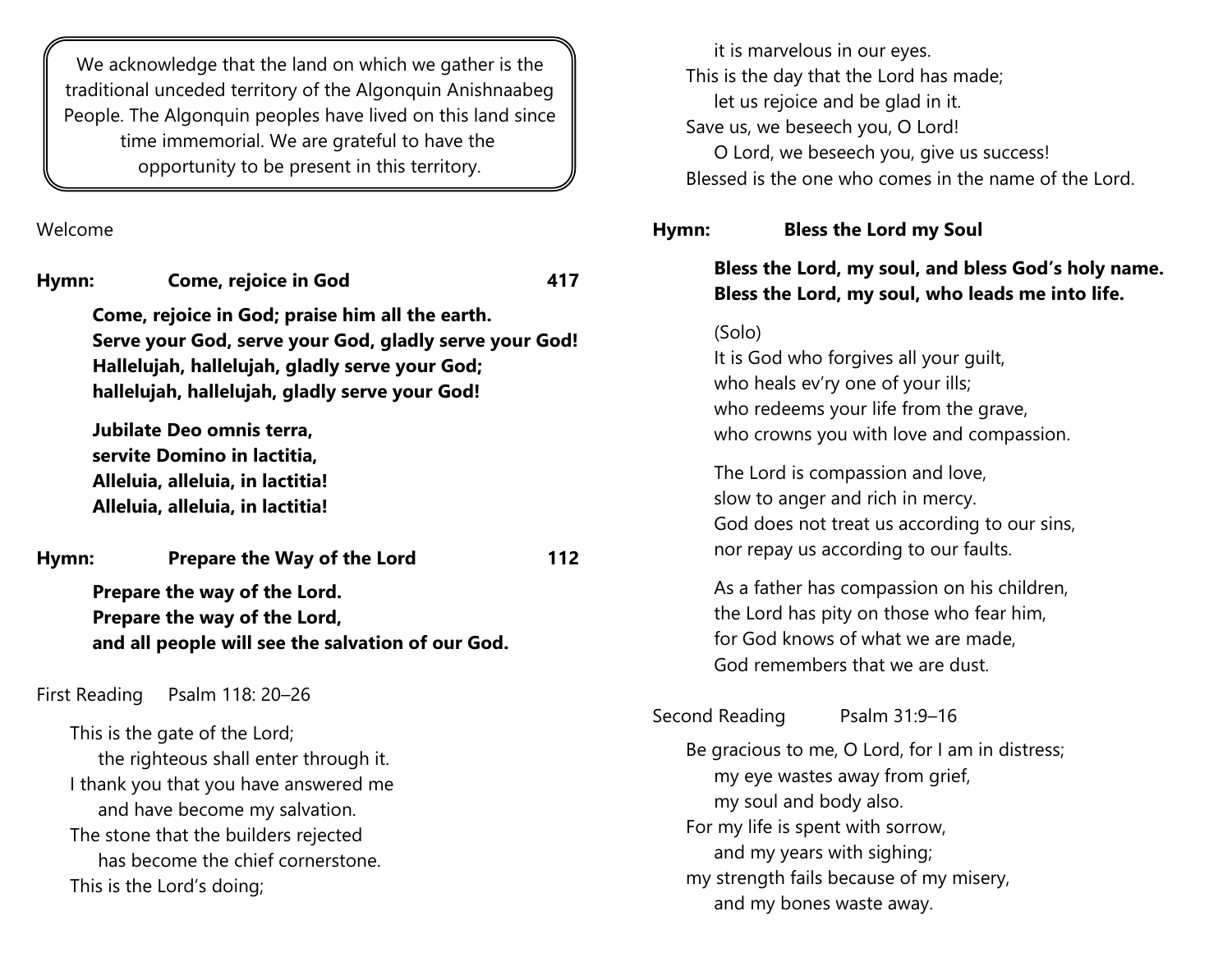I am the scorn of all my adversaries, a horror to my neighbours, an object of dread to my acquaintances; those who see me in the street flee from me. I have passed out of mind like one who is dead; I have become like a broken vessel. For I hear the whispering of many terror all around! as they scheme together against me, as they plot to take my life. But I trust in you, O Lord; I say, "You are my God." My times are in your hand; deliver me from the hand of my enemies and persecutors. Let your face shine upon your servant; save me in your steadfast love.

**Hymn: O Lord, hear my prayer 446**

**O Lord, hear my prayer; O Lord, hear my prayer. When I call answer me. O Lord, hear my prayer; O Lord, hear my prayer. Come and listen to me.**

## Third Reading Luke 22:14–18

When the hour came, he took his place at the table, and the apostles with him. He said to them, "I have eagerly desired to eat this Passover with you before I suffer; for I tell you, I will not eat it until it is fulfilled in the kingdom of God." Then he took a cup, and after giving thanks he said, "Take this and divide it among yourselves; for I tell you that from now on I will not drink of the fruit of the vine until the kingdom of God comes.

| Hymn:   | Jesus, remember me                                                                                                                                            | 206 |
|---------|---------------------------------------------------------------------------------------------------------------------------------------------------------------|-----|
|         | Jesus, remember me when you come in to your kingdom.<br>Jesus, remember me when you come in to your kingdom.                                                  |     |
| Hymn:   | Nothing can trouble / Nada te trube                                                                                                                           | 617 |
|         | Nothing can trouble, nothing can frighten.<br>Those who seek God shall never go wanting.<br>Nothing can trouble, nothing can frighten.<br>God alone fills us. |     |
|         | Nada te turbe, nada te espante<br>Quien a Dios tiene, nada le falta<br>Nada te turbe, nada te espante<br>Solo Dios basta                                      |     |
|         | Rien ne peut troubler; ni peut effrayer.<br>Ceux qui cherchent Dieu sont rassasiés.<br>Rien ne peut troubler; ni peut effrayer.<br>Car Dieu seul suffit.      |     |
| Silence |                                                                                                                                                               |     |
| Hymn:   | <b>Wait for the Lord</b>                                                                                                                                      |     |
|         | Wait for the Lord, whose day is near.<br>Wait for the Lord, be strong, take heart!                                                                            |     |
| (Solo)  | 1. Prepare the way for the Lord. Make a straight path for God.<br>2. The glory of the Lord shall be revealed.                                                 |     |

- 3. All the earth will see the Lord.
- 4. Rejoice in the Lord always. God is at hand.
- 5. Seek first the kingdom of God, seek and you shall find.